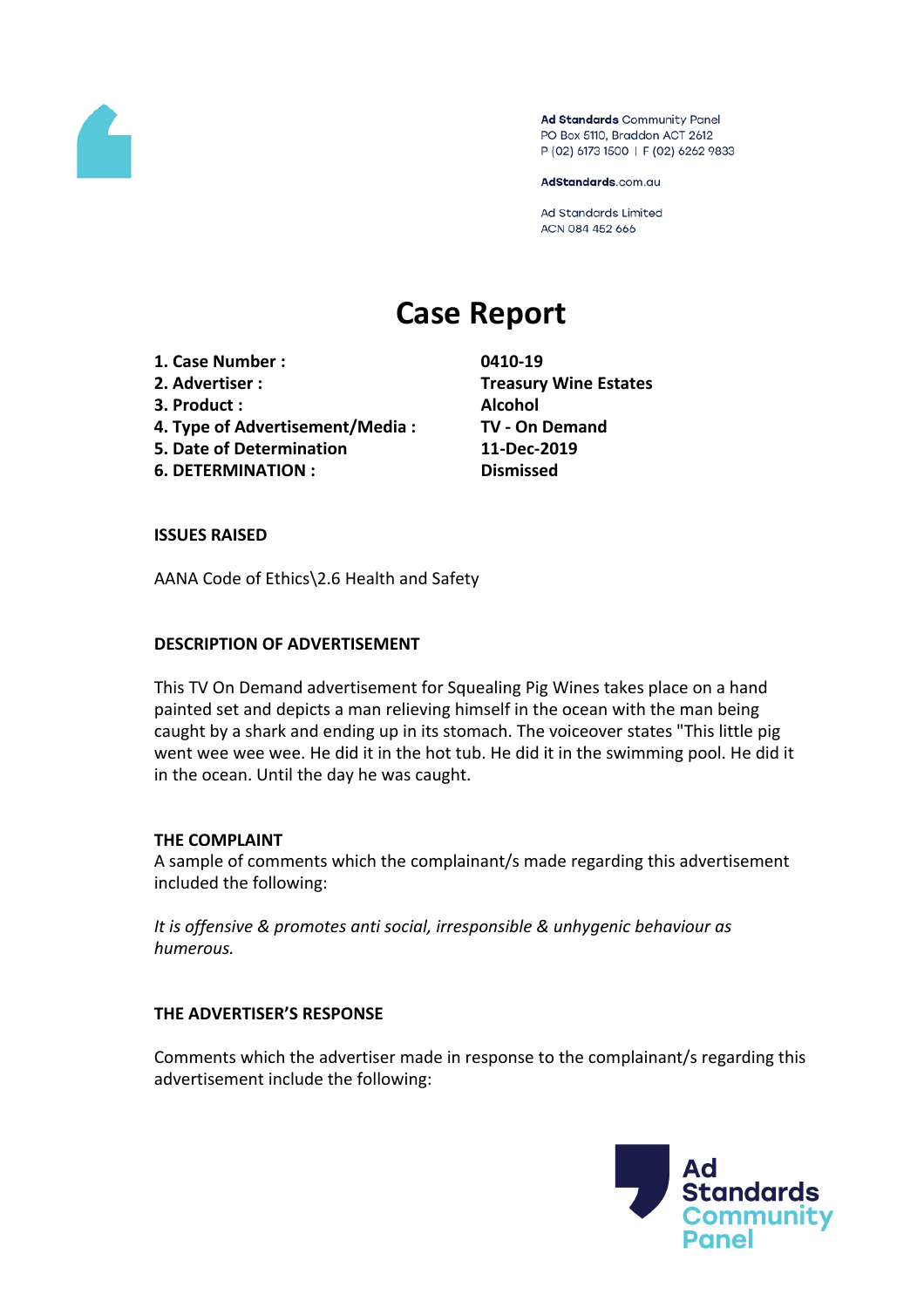

*Thank you for giving Treasury Wine Estates (TWE) the opportunity to respond to the Ad Standards complaint reference number 0410-19 regarding the Squealing Pig 'wee wee wee' TV commercial (TVC).*

*The complaint alleges that the TVC: 'is offensive and promotes anti-social, irresponsible and unhygienic behaviour as humorous'.*

*The complaint raises issues under Section 2 of the AANA Code of Ethic (Code), the key issue being the allegation that it depicts material contrary to Prevailing Community Standards on health and safety under section 2.6.*

*As we have been asked to address all parts of Section 2 of the Code, our responses in relation to each section are set out below.*

*• 2.1 - Discrimination or vilification - In TWE's opinion, the TVC does not contain material that is discriminatory or that vilifies any section of the community.*

*• 2.2 - Exploitative and degrading - In TWE's opinion, the TVC does not contain material that is exploitative or degrading of any individual or group.*

*• 2.3 – Violence - In TWE's opinion, the TVC does not contain material that is violent.*

*• 2.4 - Sex, sexuality and nudity - In TWE's opinion, the TVC does not contain material that is sexual in nature.*

*• 2.5 - Language - In TWE's opinion, the advertisement does not contain inappropriate, strong or obscene language.*

*• 2.6 - Health and Safety - In TWE's opinion, the TVC does not depict material contrary to Prevailing Community Standards on health and safety for the following reasons:*

*- The TVC forms part of a series of 5 TVCs based on the well-known 'this little pig' rhyme which are intended to be light hearted and quirky in nature – consistent with the nature of the Squealing Pig brand. The TVC relates to the story of the fifth little pig ('this little pig went wee wee wee'), however with an irreverent spin. The TVC in this series are not intended to be taken seriously or literally – it is TWE's view that most audience members would understand this.*

*- The TVC features a highly fictional, stylized depiction of our main character relieving himself between some 'waves' – which are intended to represent the ocean. Further to this, the final scene shows the main character sitting inside a shark's stomach, which is clearly not a real life scenario.*

*- We disagree that the TVC encourages unhygienic, irresponsible or otherwise anti-social behavior. We acknowledge that the script mentions that 'he did it in the hot tub, he did it in the swimming pool' – but it does not contain any reference to urinating in public bathing facilities.*

*- ABAC has reviewed and approved the TVC, which was pre-vetted by TWE (before publication) as part of our strict internal compliance process. ABAC did not raise any health or safety concerns under section 3(d) of the ABAC Code.*

*- Given the above, we believe that the ad is consistent with the Code and, in particular, that it does not contravene Prevailing Community Standards on health and safety.*

*• 2.7 – Distinguishable as advertising – the TVC is clearly distinguishable as advertising given the branding and product is prominently displayed at the beginning and end of the TVC.*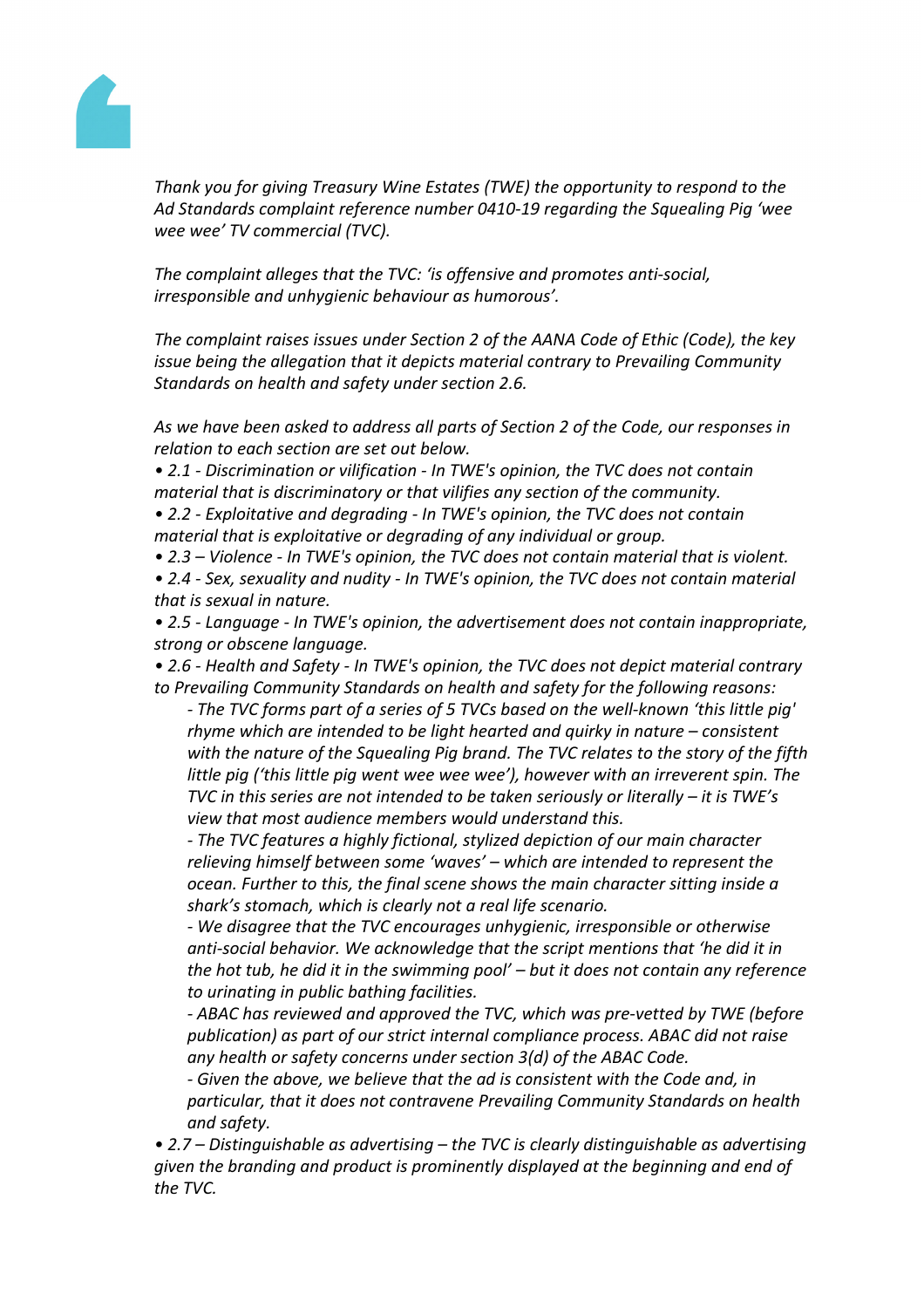

*TWE is familiar with the requirements of the Code and has internal guidelines (in the form of a Responsible Marketing Handbook which specifically refers to the Code) to assist our sales, marketing and communication teams to develop marketing campaigns that meet TWE's Responsible Marketing Guidelines. These teams are also trained regularly on responsible marketing. This TVC was assessed by TWE in accordance with these guidelines.*

*Thank you for considering our response.*

*Please note the media has been bought as a connected TV buy rather than via the networks as a free-to-air buy therefore we do not require CAD approval so no CAD reference number or rating is applicable.*

# **THE DETERMINATION**

The Ad Standards Community Panel (Panel) considered whether this advertisement breaches Section 2 of the AANA Code of Ethics (the Code).

The Panel noted the complainant's concern that the advertisement talks of urinating in public, in a pool or the ocean, and that this is unhygienic.

The Panel viewed the advertisement and noted the advertiser's response.

The Panel considered whether the advertisement was in breach of Section 2.6 of the Code. Section 2.6 of the Code states: "Advertising or Marketing Communications shall not depict material contrary to Prevailing Community Standards on health and safety".

The Panel considered that the advertisement makes no specific reference to urinating in public but rather implies that the man is urinating while in various socially unacceptable situations including in a hot tub and in a pool and also while swimming in the ocean.

The Panel considered that regardless of people's views on whether or not it is appropriate to urinate in a pool, hot tub or the ocean – such behaviour would not be considered to be contrary to prevailing community standards on public health or safety.

The Panel considered that most members of the broader community would likely recognise the intended humour of the advertisement, its unrealistic content and its relation to the 'this little pig' nursery rhyme. The Panel considered that whether or not the behaviour suggested in the advertisement is anti-social or irresponsible it does not breach any specific provision of the Code.